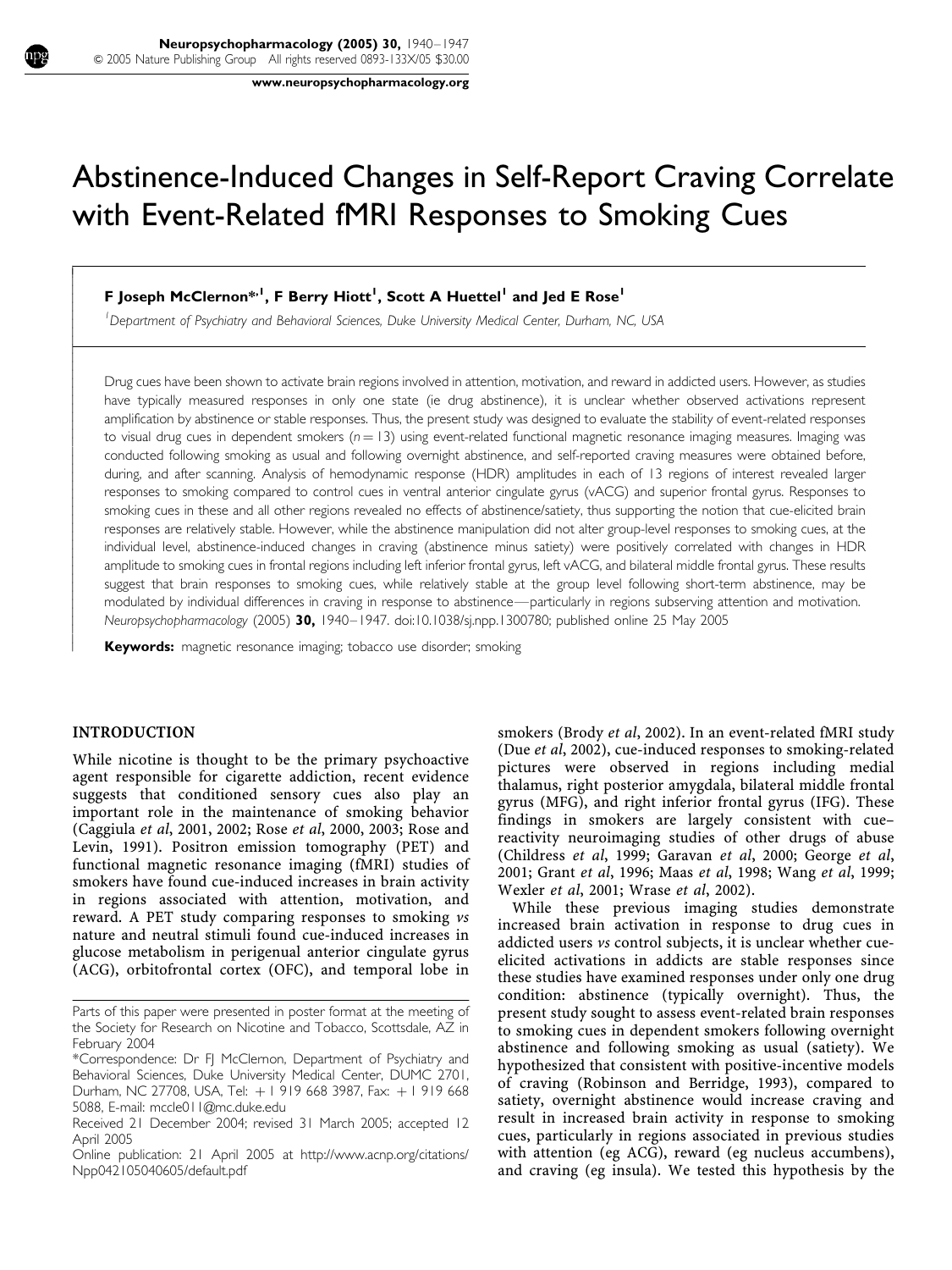novel examination of relations between self-reported craving and event-related brain activation rather than brain responses summated over the course of minutes as has been the case in PET studies (Brody et al, 2002). We predicted that abstinence-induced increases in self-reported craving would be correlated with abstinence-induced increases in brain activation in response to smoking cues.

## SUBJECTS AND METHODS

#### Subjects

A total of 16 ( $n = 16$ ) adult dependent smokers were recruited from the community using fliers and newspaper advertisements. In order to participate, subjects had to smoke at least 15 cigarettes per day for at least 2 years, have an afternoon breath carbon monoxide (CO) level greater than 15 ppm, be right-handed, and be free of serious health problems and medications altering CNS functioning. Three subjects were excluded due to excessive head motion (see the Imaging data analysis section) and thus the final sample consisted of 13 smokers (eight females; six minority). Mean subject age was 29.9 years  $(SD = 8.4)$ . They smoked an average of 25.4 cigarettes per day  $(SD = 6.6)$  with Federal Trade Commission nicotine deliveries of 1.1 mg  $(SD = 0.19)$ for 13.4 years (SD = 6.8). Their breath CO level at screening was 27.8 ppm (SD = 0.78). Subjects were compensated with \$200 for completing the study.

## Design

All subjects completed three sessions: a 1h screening/ practice session and two 2 h fMRI sessions. At the beginning of the screening/practice session, subjects heard a complete description of the study and read and signed an Institutional Review Board-approved informed consent form. They then completed questionnaires regarding health, mood, smoking history, and suitability for fMRI research, and provided a breath sample. They also completed a practice version of the experimental task in a mock fMRI scanner.

Subjects completed two fMRI sessions that were identical except that prior to one session they were allowed to smoke their usual number of cigarettes up until entering the scanning facility (satiated condition) while in the other session they were required to be overnight abstinent from smoking (abstinent condition). Order of condition was randomly assigned and counterbalanced. Compliance with instructions to smoke or not was verified with breath CO levels.

All scanning was conducted between 0800 and 1300. At the beginning of each fMRI session, subjects completed psychometric measures of self-reported craving, provided breath samples, and were escorted to the scanning facility. After subjects were positioned in the fMRI scanner, sets of MRI images were acquired that provided information about brain anatomy and function (described below). At the midpoint of the functional series, an orally presented version of a mood and craving questionnaire was administered. Following all scanning, mood and withdrawal questionnaires were again completed.

1941

## Cue Exposure Task

Photographic smoking, control, and target cues were presented during functional imaging. Smoking cues  $(n = 60)$  consisted of pictures of smoking-related objects and people smoking cigarettes. Control cues  $(n = 60)$ consisted of pictures of everyday objects (eg stapler, keys) and people engaged in everyday activities (eg using the phone). Target cues  $(n = 15)$  were pictures of animals. Subjects were asked to press a button whenever they saw a target. Stimuli included pictures from the International Smoking Image Series (Gilbert and Rabinovich, 2003), the International Affective Picture System (Lang et al, 1995), and from a proprietary set. Judges familiar with the aims of the study verified that the smoking and control images were neutral in affect and were balanced in terms of composition, gender, race depicted, and complexity.

All visual stimuli were projected onto a screen behind the subject's head, which the subject viewed using mirrored goggles. During each of the nine experimental runs, 15 images were presented with approximately half being smoking cues, half control cues, and 1–2 targets. Thus, a total of 135 cues were presented during each session, although the order of presentation was varied between days. Picture cues were presented for 4 s with a variable 18–22 s stimulus onset asynchrony.

## Imaging Parameters

A 1.5 T GE NVi SIGNA scanner with 41 mT/m gradients was used for image acquisition. Each subject's head was held in place using a vacuum-pack system to minimize head motion. Following a localizer series, BOLD functional images were collected for 28 contiguous slices (4 mm thick) parallel to the horizontal plane connecting the anterior and posterior commissures. A spiral-out gradient-echo pulse sequence sensitive to blood oxygen level-dependent (BOLD) contrast was used, with  $TR = 2000$  ms,  $TE = 40$  ms, FOV = 25.6 cm, matrix =  $64 \times 64$ , flip angle =  $90^{\circ}$ , and inplane resolution =  $4 \text{ mm}^2$ . After completion of nine runs of the functional data collection,  $T_1$ -weighted structural imaging was conducted on the same slices as the functional images (ie 28 slices, 4 mm thick) with  $TR = 450$  ms, TE = 20 ms, FOV = 25.6 cm, matrix =  $256 \times 256$ , and inplane resolution =  $1 \text{ mm}^2$ . Structural images were acquired following functional images in order to minimize the time between the last cigarette and viewing of smoking cues in the satiated condition.

#### Imaging Data Processing

Prior to data analysis, functional data underwent preprocessing using SPM 99 and data analysis using custom MATLAB (Mathworks Inc.) scripts. Data were corrected via sinc interpolation for time of acquisition of each slice within the imaging volume and were realigned to correct for head motion over the course of the session using SPM 99. Subjects exhibiting head motion in excess of 8 mm in any plane, in either session ( $n = 3$ ), were excluded from further analysis. We then used custom MATLAB scripts to extract epochs surrounding individual events from the overall time series. For each event, we calculated the change in BOLD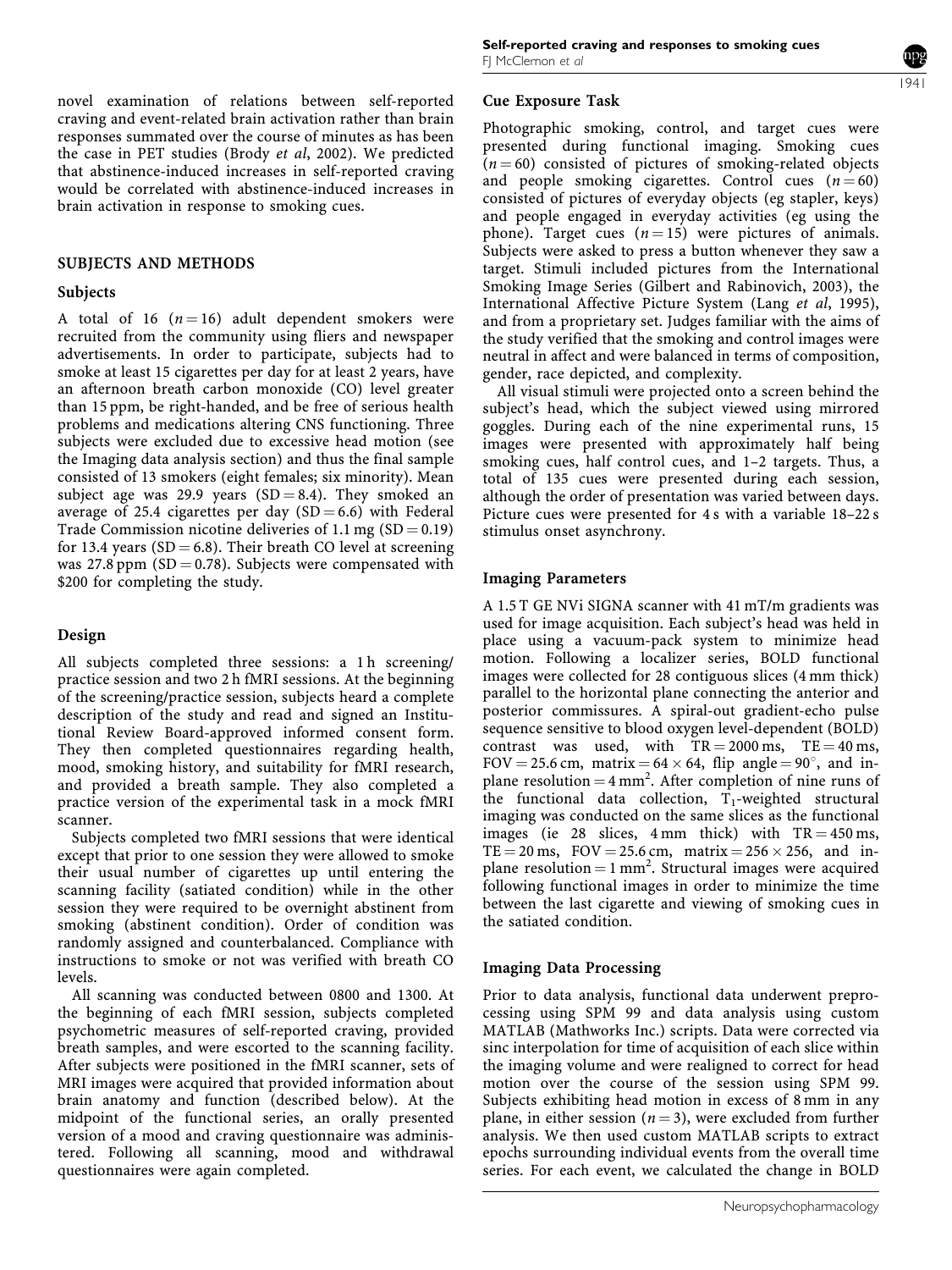signal over an 18 s peristimulus epoch (10 TRs:  $-4s$  to  $+14$  s), baseline corrected to the mean value of the first three time points in the epoch. This provided the mean BOLD response to each trial type for each voxel in each subject.

Anatomical regions of interest (ROIs) were drawn bilaterally using two atlases as guides (Duvernoy, 1999; Mai et al, 2003) for the following brain structures: amygdala, hippocampus, ventral and dorsal anterior cingulate, thalamus, caudate, putamen, insula, OFC, and IFG, MFG and superior frontal gyrus (SFG). Given the relatively low resolution of the anatomical images along the Z dimension, the boundaries of the nucleus accumbens were difficult to identify in all subjects. Thus, a 'ventral striatum' ROI was drawn, which included the most ventral aspects of the caudate and putamen. Within each of these ROIs, we calculated the mean BOLD response across all voxels within the epochs described in the previous paragraph. These mean ROI responses (for each subject) formed the basis for our data analysis.

## Imaging Data Analysis

All analyses were conducted using SPSS for Windows (version 11.5). In order to assess the effects of abstinence/ satiety on responses to smoking and control cues, percent signal values from the 4, 6, 8, and 10 s time points (ie those around the predicted maximum of the BOLD response) were entered into separate 2 (Session: abstinent, satiated)  $\times$  2 (Stimulus: smoking, control)  $\times$  2 (Hemisphere: left, right)  $\times$  4 (Time: 4, 6, 8, 10 s) repeated-measures ANOVAs for each ROI. Greenhouse–Giesser correction was applied to effects involving Time, although uncorrected degrees of freedom are reported for clarity.

Because targets were included to control for subjects' attention to the task, and thus have different cognitive and response requirements than the smoking/control cues, we do not show the mean target activation in figures and excluded targets from the ANOVA analyses. However, hemodynamic responses (HDRs) to target cues were robust. For instance, on the satiated day, mean percent signal increases between 4 and 10 s following stimulus onset in the dorsal ACG were 0.19, 0.06, and 0.04% for target, smoking, and control cues, respectively.

To evaluate relations between self-reported craving and responses to cues, difference scores were calculated (abstinence-satiated) for the behavioral measure of selfreported craving and for the brain measures of BOLD activation to smoking and control cues.

## Questionnaires

Subjects completed the Shiffman/Jarvik Withdrawal Questionnaire (SWQ) (Shiffman and Jarvik, 1976) at the beginning and end of each scanning session. The SWQ is a 32-item scale measuring nicotine withdrawal symptoms in the following dimensions: Craving (eg 'Do you have an urge to smoke a cigarette?'), Negative Affect (eg 'Do you feel tense?'), Arousal (eg 'Do you feel wide awake?'), Appetite (eg 'Do you feel hungrier than usual?'), Habit Withdrawal (eg 'Do you miss having something to do with your hands?'), and Somatic Symptoms (eg 'Is your heart being faster than usual?'). Items were rated on a seven-point scale ranging from 1 ('not at all') to 7 ('extremely'). Mean item responses for each scale were entered into 2 (Session: abstinent, satiated)  $\times$  2 (Time: prescan, postscan) ANOVA conducted for each scale.

A short, nine-item form of the SWQ questionnaire using the same scale as the longer form was administered orally over the intercom midway through scanning sessions in order to assess Craving (three items), Negative Affect (three items), and Arousal (three items). Mean item responses for each scale were entered into separate one-way ANOVAs (Session: abstinent, satiated).

## RESULTS

#### Abstinence Verification

All participants' breath CO levels were less than 15 ppm on the abstinent session day  $(M = 9.46, SD = 2.85)$  and were indicative of overnight abstinence. Breath CO levels on the satiated day ( $M = 26.46$  ppm,  $SD = 5.49$ ) were significantly higher (F = 135.25, df = 1, 12,  $p < 0.0001$ ).

#### Self-Report Data

Overnight abstinence from smoking (Figure 1) resulted in significantly greater cigarette craving ( $F = 40.15$ ,  $df = 1$ , 12,  $p < 0.0001$ ), negative affect (F = 27.37, df = 1, 12, p < 0.0001), somatic symptoms (F = 9.90, df = 1, 12,  $p = 0.008$ ), and habit withdrawal (F = 6.62, df = 1, 12,  $p = 0.024$ ), as well as significantly lower arousal (F = 15.63, df = 1, 12,  $p = 0.002$ ). Session  $\times$  Time interactions were observed for cigarette craving (F = 17.00, df = 1, 12,  $p = 0.001$ ), negative affect  $(F = 7.97, df = 1, 12, p = 0.015)$ , and habit withdrawal  $(F = 8.22, df = 1, 12, p = 0.014)$ , which indicated that symptom levels increased over the course of the satiated session. Subjects reported greater craving during scans  $(F = 21.60, df = 1, 12, p = 0.001)$  within the abstinent session compared to the satiated session.

#### fMRI Results

Shown in Table 1 and Figure 2 are the results from statistical analysis of activation to smoking and control cues. Across sessions, activation was significantly greater over the peak 4–10 s interval to smoking cues than control cues in both SFG (0.063 vs 0.007%) and ventral ACG (0.013  $vs$  -0.037%). A similar and nearly significant effect was observed in ventral striatum (0.036  $vs -0.016\%$ ). Across cue types, abstinent session responses were significantly greater than satiated session responses in SFG  $(0.065 \text{ vs } 0.006\%)$ and caudate (0.014  $vs -0.021\%$ ) and marginally greater in MFG (0.093 vs 0.023%).

Session  $\times$  Stimulus interactions were observed in thalamus, dorsal ACG, and insula. Post hoc analyses of these interactions indicated that, in all three ROIs, responses to control cues during the satiated session were of significantly lower amplitude (all  $p's < 0.05$ ) than (1) responses to smoking cues during the satiated session and (2) responses to control cues during the abstinent session. There were no differences in responses to smoking and control cues during the abstinent session in these regions.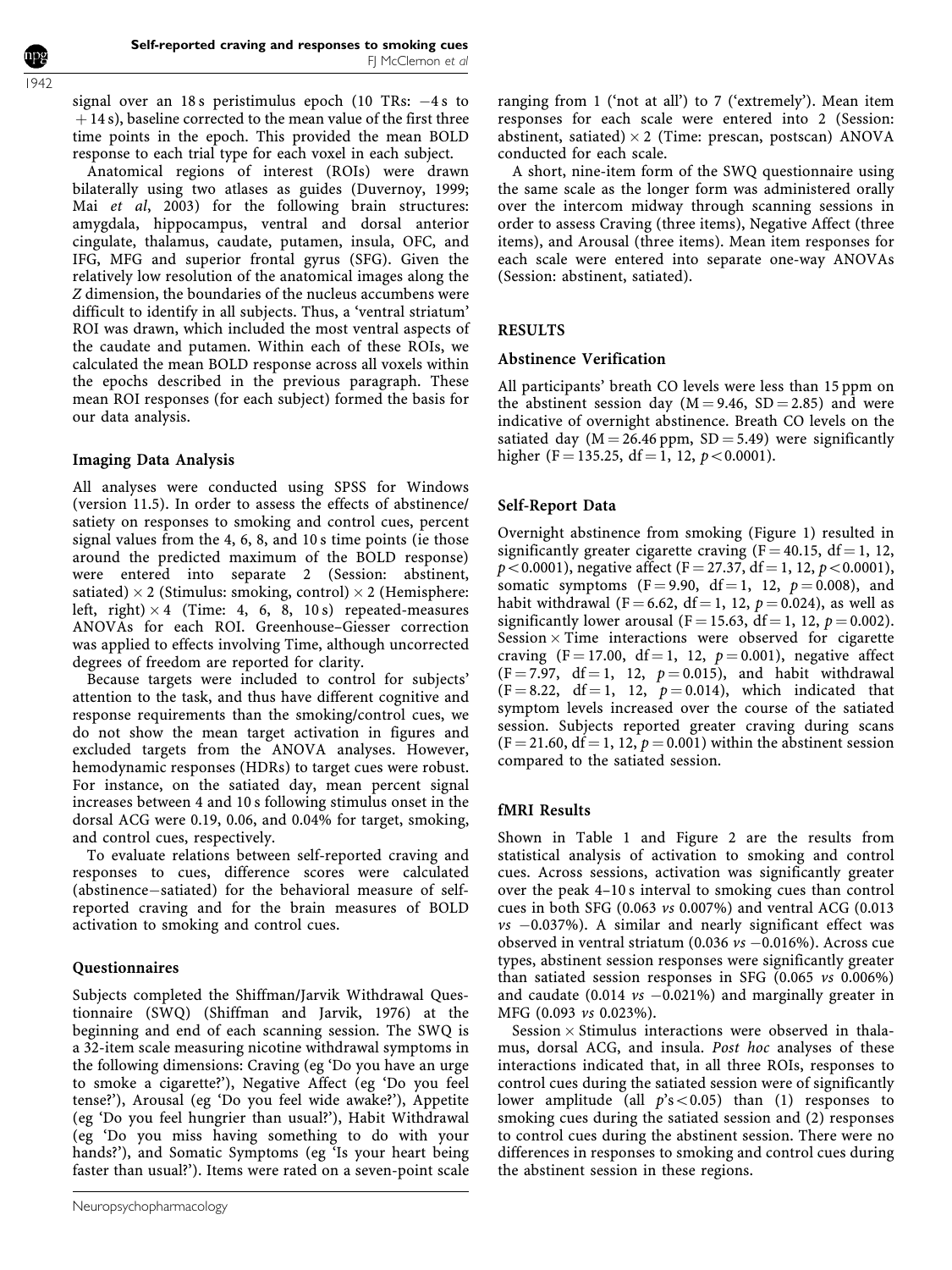Self-reported craving and responses to smoking cues FI McClernon et al

1943



Figure I Effects of overnight abstinence and time (prescanning vs postscanning) on mean withdrawal symptoms as measured by SWQ (Shiffman and Jarvik, 1976).

|                  | <b>Session</b> |       | <b>Stimulus</b> |       | Session $\times$ Stimulus |       |
|------------------|----------------|-------|-----------------|-------|---------------------------|-------|
|                  | $F(df=1, 12)$  | Þ     | $F(df=1, 12)$   | Þ     | $F(df=1, 12)$             | Þ     |
| IFG              | 0.29           | 0.60  | 0.02            | 0.89  | 1.18                      | 0.30  |
| <b>MFG</b>       | 4.662          | 0.052 | 3.12            | 0.10  | 1.79                      | 0.28  |
| <b>SFG</b>       | 4.756          | 0.05  | 9.523           | 0.009 | 1.15                      | 0.30  |
| OFC.             | 1.49           | 0.25  | 0.37            | 0.55  | 0.04                      | 0.85  |
| Ventral ACG      | 0.29           | 0.59  | 5.473           | 0.037 | 0.33                      | 0.58  |
| Dorsal ACG       | 0.88           | 0.37  | 1.68            | 0.22  | 5.675                     | 0.035 |
| Ventral striatum | 1.50           | 0.25  | 3.822           | 0.074 | 0.06                      | 0.82  |
| Thalamus         | 3.66           | 0.08  | 0.59            | 0.46  | 12.35                     | 0.004 |
| Insula           | 4.16           | 0.064 | 0.02            | 0.89  | 8.17                      | 0.014 |
| Caudate          | 8.16           | 0.014 | 0.48            | 0.50  | 0.181                     | 0.68  |
| Putamen          | 1.13           | 0.31  | 0.01            | 0.93  | 2.65                      | 0.13  |
| Amygdala         | 0.02           | 0.90  | 1.67            | 0.22  | 0.29                      | 0.60  |
| Hippocampus      | 1.56           | 0.24  | 0.00            | 0.96  | 2.86                      | 0.12  |

Table I fMRI ANOVA Results

In order to test the hypothesis that smoking abstinence would be associated with larger responses to smoking cues, planned comparisons of responses to smoking cues during the two sessions were conducted upon all ROIs. However, at no ROI were these differences significant.

Laterality effects were observed in several regions. HDRs were higher in amplitude in the left than right hemisphere in SFG (F = 9.44,  $d\bar{f} = 1$ , 12,  $p = 0.01$ ; 0.058 vs 0.012%) and to a lesser degree in thalamus (F = 6.79, df = 1, 12,  $p = 0.023$ ; 0.042 vs 0.037%). A Side  $\times$  Session interaction (F = 5.09,  $df = 1$ , 12,  $p = 0.043$ ) in the ventral striatum was indicative of significantly greater ( $p = 0.03$ ) HDR in the right hemisphere during the abstinent session. No Hemisphere  $\times$ Stimulus interactions were observed.

## Craving Correlates

Correlations were calculated between abstinence-induced changes in self-report craving during scanning and brain responses to smoking and control cues (Table 2). Significant positive correlations between changes in craving and responses to smoking cues were found for left IFG, MFG bilaterally (Figure 3), left SFG, left ventral ACG, right dorsal ACG, and left thalamus. For control cues, a negative correlation was observed only for right caudate.

#### DISCUSSION

Regardless of smoking abstinence or satiety, event-related HDRs to smoking cues were larger than responses to control cues in regions subserving emotion (ventral ACG), attention (SFG), and marginally, reward (ventral striatum).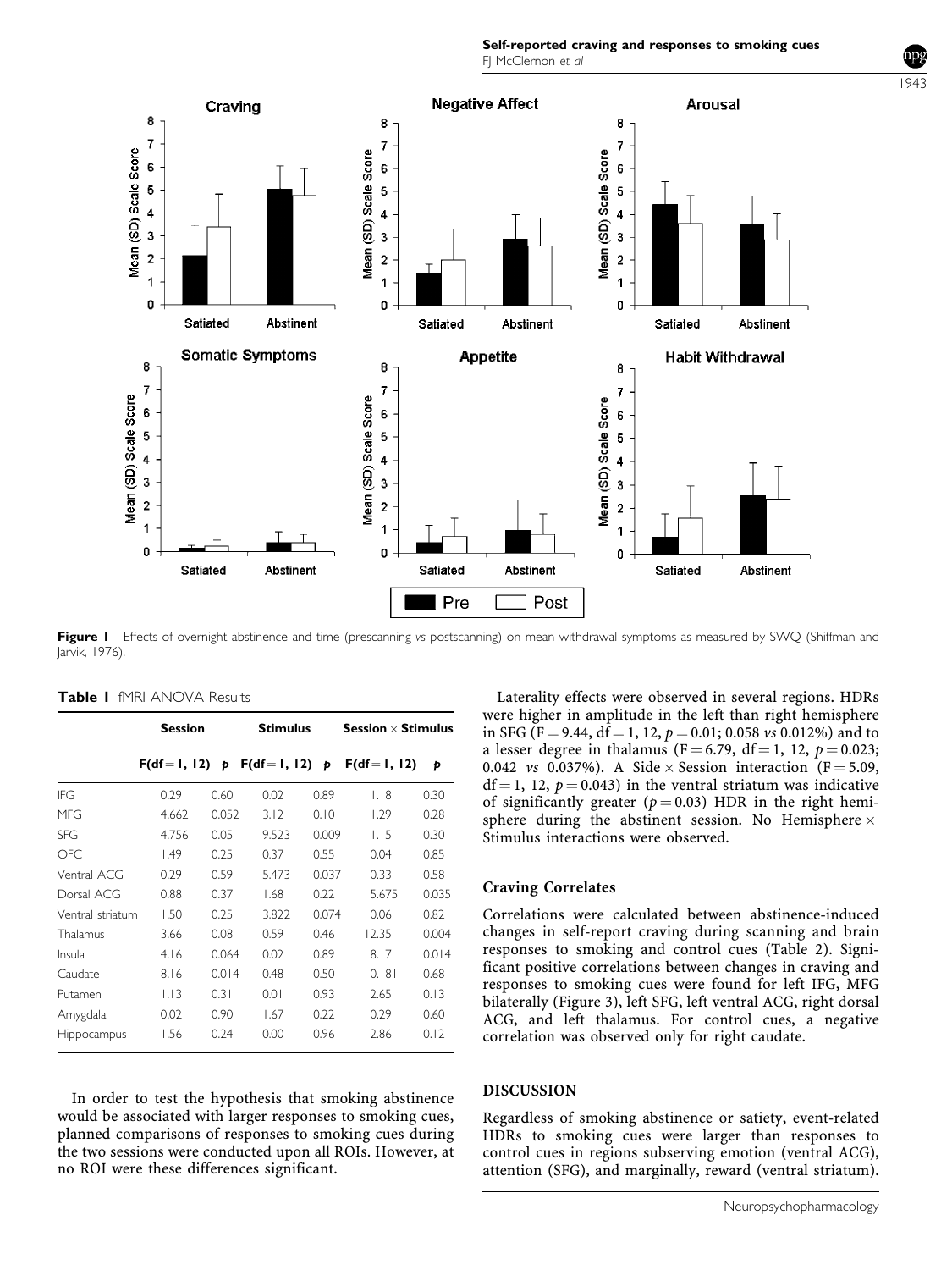

Figure 2 Group-averaged event-related HDRs to smoking and control cues following overnight abstinence (Abstinent) and smoking as usual (Satiated) in dependent smokers. Values are expressed as percent signal change from baseline for the following regions: IFG, MFG, SFG, ventral ACG (V-ACG), dorsal ACG (D-ACG), ventral striatum (V-STR), thalamus (THL), and insula (INS). <sup>a</sup>Observed effects of Session in MFG and Stimulus in V-STR were only marginally significant (see Table 1 for statistical information).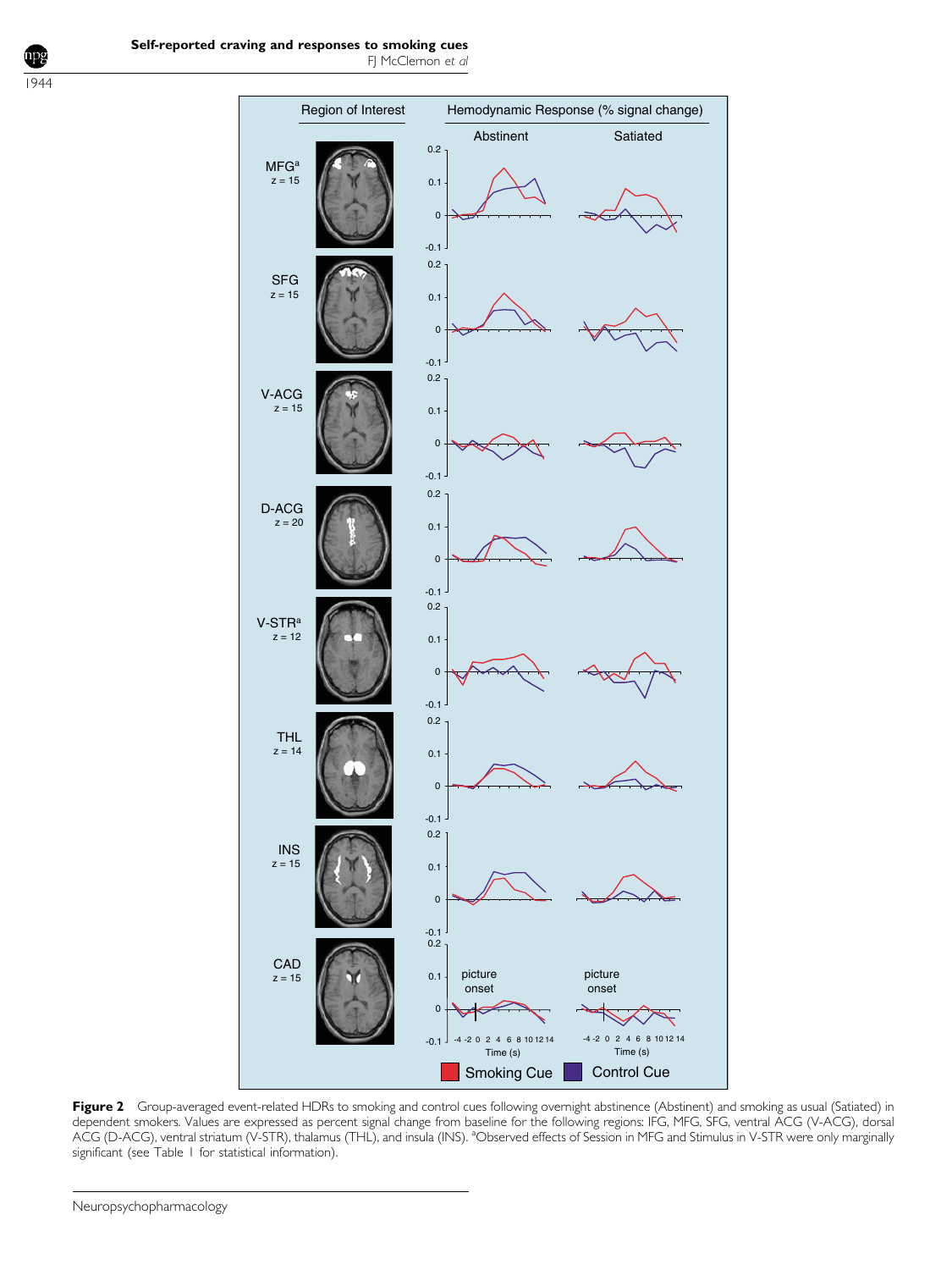Table 2 Correlation between Effect of Overnight Abstinence on Craving (Abstinent Session–Satiated Session) during Scanning and Effect of Abstinence on Brain Responses to Smoking and Control Cues

|                  |            | <b>Smoking cues</b> |          | <b>Control cues</b> |  |
|------------------|------------|---------------------|----------|---------------------|--|
|                  | LН         | <b>RH</b>           | LН       | <b>RH</b>           |  |
| IFG              | $0.611*$   | 0.393               | 0.030    | $-0.160$            |  |
| <b>MFG</b>       | $0.818**$  | 0.858***            | 0.111    | $-0.228$            |  |
| <b>SFG</b>       | $0.577*$   | 0.059               | $-0.067$ | 0.138               |  |
| OFC.             | 0.134      | 0.431               | $-0.256$ | 0.004               |  |
| Ventral ACG      | $0.719***$ | 0.219               | $-0.296$ | 0.138               |  |
| Dorsal ACG       | 0.442      | $0.638*$            | 0.037    | 0.259               |  |
| Ventral striatum | 0.100      | $-0.490$            | $-0.409$ | 0.067               |  |
| Thalamus         | $0.575*$   | 0.501               | 0.327    | 0.373               |  |
| Insula           | 0.207      | 0.412               | $-0.181$ | 0.330               |  |
| Caudate          | 0.099      | 0.140               | 0.025    | $-0.553*$           |  |
| Putamen          | 0.192      | 0.116               | $-0.307$ | 0.025               |  |
| Amygdala         | $-0.422$   | $-0.245$            | 0.159    | 0.143               |  |
| Hippocampus      | $-0.219$   | $-0.407$            | 0.355    | 0.263               |  |

 $*p$ <0.05,  $*p$ <0.01,  $**p$ <0.001 (two-tailed)



Figure 3 Relations between the effect of overnight abstinence on Shiffman–Jarvik short form Craving and HDRs to smoking cues in the left and right MFG. The effects of overnight abstinence were calculated by subtracting values obtained following smoking as usual from those obtained following overnight abstinence. Positive numbers reflect abstinence-induced increases in craving and larger response to smoking cues.

In addition, overnight abstinence from smoking resulted in both significant withdrawal symptoms and systematic changes in event-related brain responses to smoking and control cues. Responses to control cues were larger following abstinence in regions associated with attention and sensory integration (eg dorsal ACG, thalamus, and insula); however, contrary to our hypotheses, responses to smoking cues were largely unaltered by overnight abstinence. Nonetheless, abstinence-induced changes in selfreported craving were positively correlated with changes in responses to smoking cues but not control cues in frontal cortical regions including frontal and anterior cingulate gyri and in thalamus.

The observation in the present study of greater responses to smoking relative to control cues in ventral ACG across abstinence/satiety is consistent with other recent findings showing involvement of the ACG, and the ventral ACG in particular, in conditioned drug cue processing. In a PET study, Brody et al (2002) observed greater cue-induced increases in glucose metabolism in ventral but not dorsal regions of the ACG in satiated smokers compared to a group of nonsmoker controls. Further, a number of studies, which have not separately examined ventral and dorsal ACG, have observed cue-induced increases in ACG activation (Childress et al, 1999; Garavan et al, 2000; Kilts et al, 2001; Maas et al, 1998; Wexler et al, 2001). These findings are consistent with views that the ACG supports attention and stimulus evaluation-processes likely active during exposure to drug cues. Greater cue-induced activation in ventral as compared to dorsal ACG is also consistent with a meta-analysis of ACG imaging findings (Bush et al, 2000) demonstrating greater involvement of anterior/ventral regions of the ACG in emotional as compared to cognitive processes.

The observation of greater frontal activation to smoking cues is also consistent with prior results. In another eventrelated fMRI study using a similar task (Due et al, 2002), greater activation was observed in response to smoking cues in IFG and MFG in a group of overnight abstinent smokers but not a nonsmoker control group. While activation in ROIs within SFG was not examined by Due et al, the combined findings of this and the present study suggest that frontal brain regions likely play an important role in the processing of visual drug cues.

Compared to the satiated condition, abstinence did not result in larger responses to smoking cues in any of the ROIs examined. This finding runs counter to positiveincentive models of drug craving (Robinson and Berridge, 1993), which predict that drug abstinence should enhance the perceived incentive quality of cues previously associated with a drug. However, these findings are consistent with a number of studies showing abstinence-induced increases in drug craving but failing to find evidence that short-term smoking abstinence selectively amplifies self-report and physiological responses to conditioned drug cues (Drobes and Tiffany, 1997; Tiffany et al, 2000).

One possible explanation for our not finding changes in brain responses to smoking cues is that responses to conditioned drug cues may, within certain parameters, be fairly stable given the large number of pairings of the cues (eg seeing a lit cigarette) with drug administration (eg nicotine). Thus, while we might hypothesize that longer term abstinence would attenuate brain responses to drug cues, the relatively short-term abstinence manipulation in the present study was likely not long enough to result in significant extinction of conditioned responses and thus attenuate brain activation evoked by these cues.

The present results do not, however, provide definitive evidence that craving does not result in increased drug cue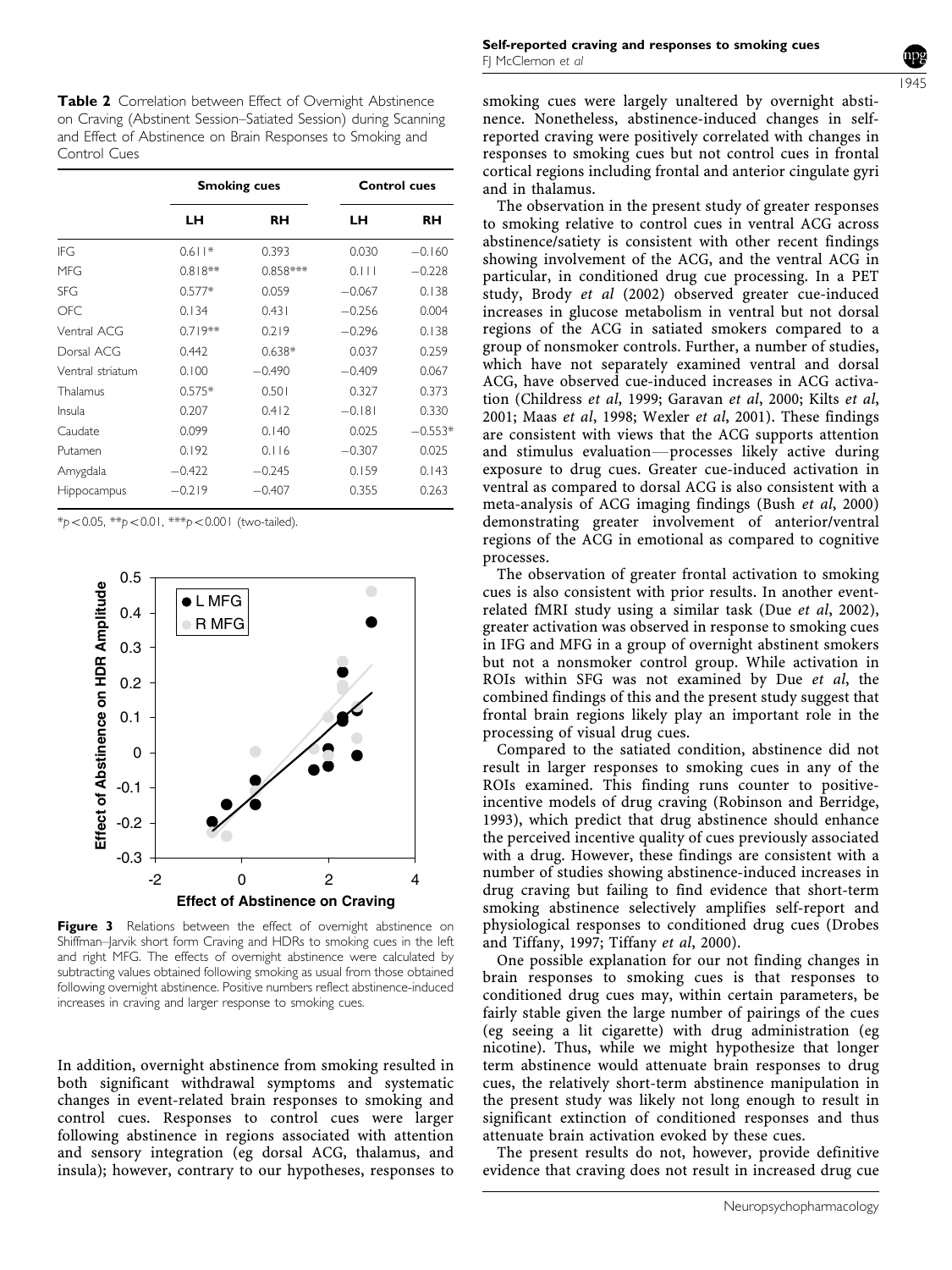salience. While subjects in the study reported significantly greater craving following abstinence, the difference in craving between the two sessions was minimized by the end of scanning due to an increase in craving over the course of the satiated session. While attempts were made to minimize craving on the satiated day by allowing subjects to smoke 10–20 min before scanning and by delaying anatomical imaging until the end of the session, subjects nevertheless reported significant craving during both sessions-which may account for similar responses to smoking cues across sessions. Future studies in which craving is attenuated to a greater degree by either nicotine replacement or smoking while in the scanner will provide a better assessment of the effects of abstinence.

While the hypothesis that abstinence would increase the amplitude of cue-induced responses was not supported, hypothesized positive correlations between abstinenceinduced changes in self-reported craving and responses to smoking cues were observed. Correlations were highest in frontal regions, and were more frequently observed in left (IFG, MFG, SFG, and ventral ACG) than right (MFG and dorsal ACG) regions. Relations between drug cue-induced brain responses and craving self-reports have been reported previously in both smoking and cocaine abusing populations (Bonson et al, 2002; Brody et al, 2002; Kilts et al, 2001; Maas et al, 1998; Wang et al, 1999) with a large degree of agreement across studies. Implicated regions have included orbitofrontal, prefrontal, and insular cortex, and amygdala. For instance, in a PET study of smokers, Brody et al (2002) reported correlations between craving and cue-induced changes in brain metabolism in parts of dorsolateral prefrontal cortex roughly corresponding to the MFG ROI as defined in the present study. In a PET study of cocaine addicts, Bonson et al (2002) observed positive correlations between craving and glucose metabolism in right SFG, left OFC, left amygdala, left posterior insula, and left superior temporal gyrus. Finally, left hemisphere activation has been associated with appetitive motivation broadly and with approach toward drug cues more specifically (Zinser et al, 1999). Thus the present findings are largely consistent with other studies that have observed correlations between responses to cues and activity in frontal and predominantly left hemisphere regions. It should be noted, however, that while correlations between craving and brain responses to smoking cues were lateralized in the present study, we did not find evidence of hemispheric differences in brain activation in response to smoking cues themselves.

The positive correlations observed between self-reported craving and responses to smoking but not control cues can be interpreted in several ways. Greater craving on the abstinent day may have resulted in an increase in the salience or motivational significance of smoking cues, resulting in larger responses to these cues in regions subserving motivation, planning, and attention. Another possibility is that exposure to smoking cues following overnight abstinence resulted in cue-induced craving, which in turn led to larger responses to smoking-relevant stimuli. Future studies assessing a broader range of craving manipulations may help pinpoint the causal links between subjective craving and responses to drug cues.

At first glance, the finding of significant correlations between cue-induced craving and responses to smoking cues appears to be at odds with finding no effect of abstinence/satiety on brain responses to smoking cues. Subjects in the present study showed a distribution of brain responses to smoking cues-some subjects exhibited abstinence-induced increases in event-related brain response amplitudes, while others exhibited decreases. When summed together, these diverse responses resulted in no change from the satiated condition at the group level. As with brain responses, subjects exhibited diverse craving responses to overnight abstinence-with a few subjects actually showing decreased craving. The degree to which overnight abstinence resulted in increased or decreased craving was correlated with the degree to which overnight abstinence resulted in increased or decreased activation in response to smoking cues. Thus, while at the group mean level the results do not support positive-incentive models of drug craving, correlational data suggest that craving and cue-elicited responses are related.

Finally, responses to control cues, which we hypothesized would be unaltered by smoking abstinence, were significantly larger during the deprived session in regions including thalamus, dorsal ACG, and insula. As these regions generally subserve sensory integration and cognitive processing, the change in their activity in response to control cues may reflect several factors. Content and emotional valence were carefully balanced, so that the only difference between smoking and control cues was whether smoking-related or everyday objects were present. While this approach had the advantage of offering tight control over stimulus effects, it potentially might have made discrimination of smoking vs control cues difficult, thus requiring significant information processing resources to make these discriminations. This explanation is consistent with the literature showing that smokers experience decrements in cognitive performance during withdrawal (Bell et al, 1999; Heishman et al, 1994). However, were nicotine withdrawal solely responsible for the observed greater responses to control cues during the abstinent day, one might expect positive correlations between withdrawal symptoms and responses to control cues. As such, no correlations were observed.

The current study has several potential limitations. First, since subjects were unable to smoke in the scanner, selfreport craving increased over the course of the satiated session, which, as noted above, may have limited the effects of the abstinence/satiety manipulation on event-related brain responses. Future studies might have subjects smoke or receive nicotine so as to minimize increases in withdrawal. Additionally, the current study is limited in some of the same ways as other fMRI studies. Artifacts associated with magnetic susceptibility differences at air/tissue interfaces may account for a lack of findings in the  $OFC-a$ region associated with reward and motivation (London et al, 2000), which has been shown to be active in PET cue– reactivity studies (Bonson et al, 2002; Grant et al, 1996). Also like many fMRI studies, ours was limited by a small sample size and relatively large number of statistical tests. However, the use of an ROI-based approach, rather than a voxel-wise approach, to data analysis should have minimized the probability of Type I error by reducing the overall number of statistical tests (Huettel et al, 2004). Finally, the resolution (voxels =  $4 \text{ mm}^3$ ) of functional images in the

1946